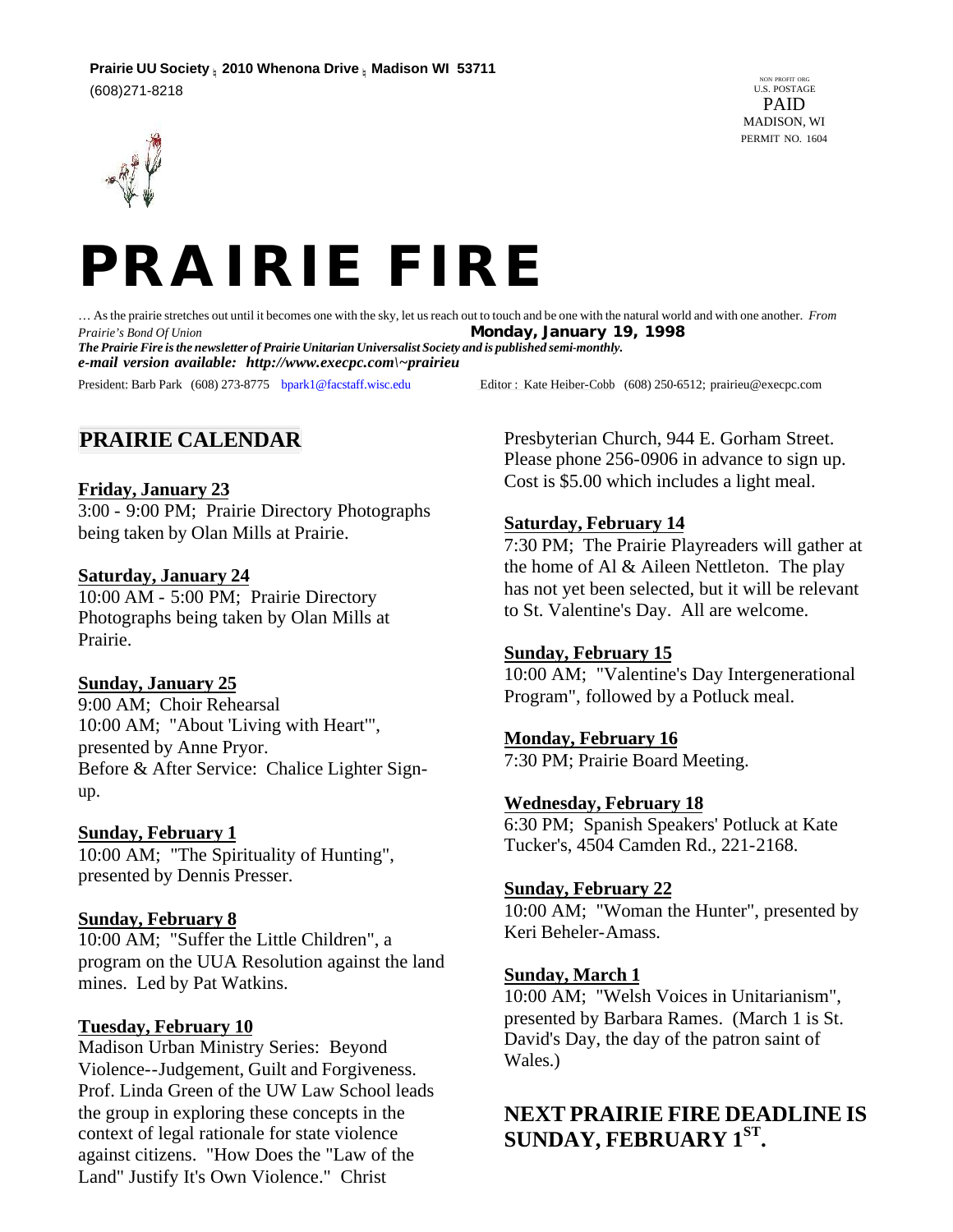# **OUR SOCIETY**

## **Congratulations to Rebecca Dumlao**

who received her Ph.D from the UW on December 21<sup>st</sup>. Maybe we will see more of her and her children now that she will be less busy.

# **Our Sincerest Sympathy is extended to the**

family of **Ralph Hatfield**, who passed away on Saturday, January  $3<sup>rd</sup>$ , after a long battle against leukemia. Ralph and his wife Ione attended Prairie many years ago, and are fondly remembered by many.

# **ATTENTION PRAIRIE MUSICIANS!!!!!**

Sunday, April  $25<sup>th</sup>$ , we will have a music program featuring the music and lives of Richard Rogers and his major collaborators, Lorenz Hart and Oscar Hammerstein II. Musicians are invited to volunteer and to suggest numbers they would like to perform. (Today much of the music of Rogers and Hart is less well know than that of Rogers and Hammerstein, so we are especially interested in volunteers for the former.) Warren Hagstrom or Doleta Chapru (238-4970), or e-mail to hagstrom@ssc.wisc.edu to volunteer.

# **1998 General Assembly Photo Contest**

As you may remember, General Assembly is scheduled for June 25-30, 1998, in Rochester, N.Y.. For the first time ever, there is a new way to participate. There will be a Photo contest and Show at GA. The theme, in keeping with the GA theme of "Fulfilling the Promise", will be "Individuals: Unique and in Community". First prize is \$300. Entries must be original work of the entrant that have not been previously published. There is a \$15 entry fee and up to three photos can be submitted. See the entry form posted on the bulletin board or write to: UUA Photo Contest First Unitarian Church 220 South Winton Road Rochester, N.Y. 14610

# **Rise Up and Call Her Name**

Nancy Vedder-Shults, the musical consultant for the continental UUWF curriculum Rise Up and Call Her Name, is excited to offer this 8-week class on goddesses of Africa, Asia and Native

America Thursday nights (7 PM - 9:30 PM) from January 29<sup>th</sup> through March 19<sup>th</sup>. Worldwide goddesses represent women's sacred power. In this course we will get in touch with this power through viewing videos that present goddesses from around the world, learning their stories, songs and dances, experiencing guided visualizations and meditations about these divine female figures and occasionally creating art that depicts them. Nancy also expects a lively discussion about questions key to feminist spirituality based on short readings each week. The course is open to both men and women. Class enrollment will be limited to 15 people, so send in your registration soon with your name, address and phone number to the First Unitarian Society, attn: Adult Education, 900 University Bay Drive, Madison, WI 53705 (\$15 for pledging UUs/affiliated, \$25 non-pledging members and friends). For more information, call Nancy at 231-3362.



**Volunteer Schedules Snow Removal: Jan. 25-31:** Larry Nahlik **Feb. 1-7:** Rob Steinhofer **Feb. 8-14:** Karen Gross **Hospitality Helpers: Greeting Visitors: Jan. 25:** Aileen Nettleton **Feb. 1:** Rachel Siegfried **Coffee Set-up: Jan. 25:** Kay Frazier **Feb. 1:** Kathy Helm & Gary Giorgi **Coffee Clean-up: Jan. 25:** Betty & Jack Jallings **Feb. 1:** Lisa Glueck & **need volunteer Taping Programs: Jan. 25:** Al Nettleton **Feb. 1:** Linda Sheehy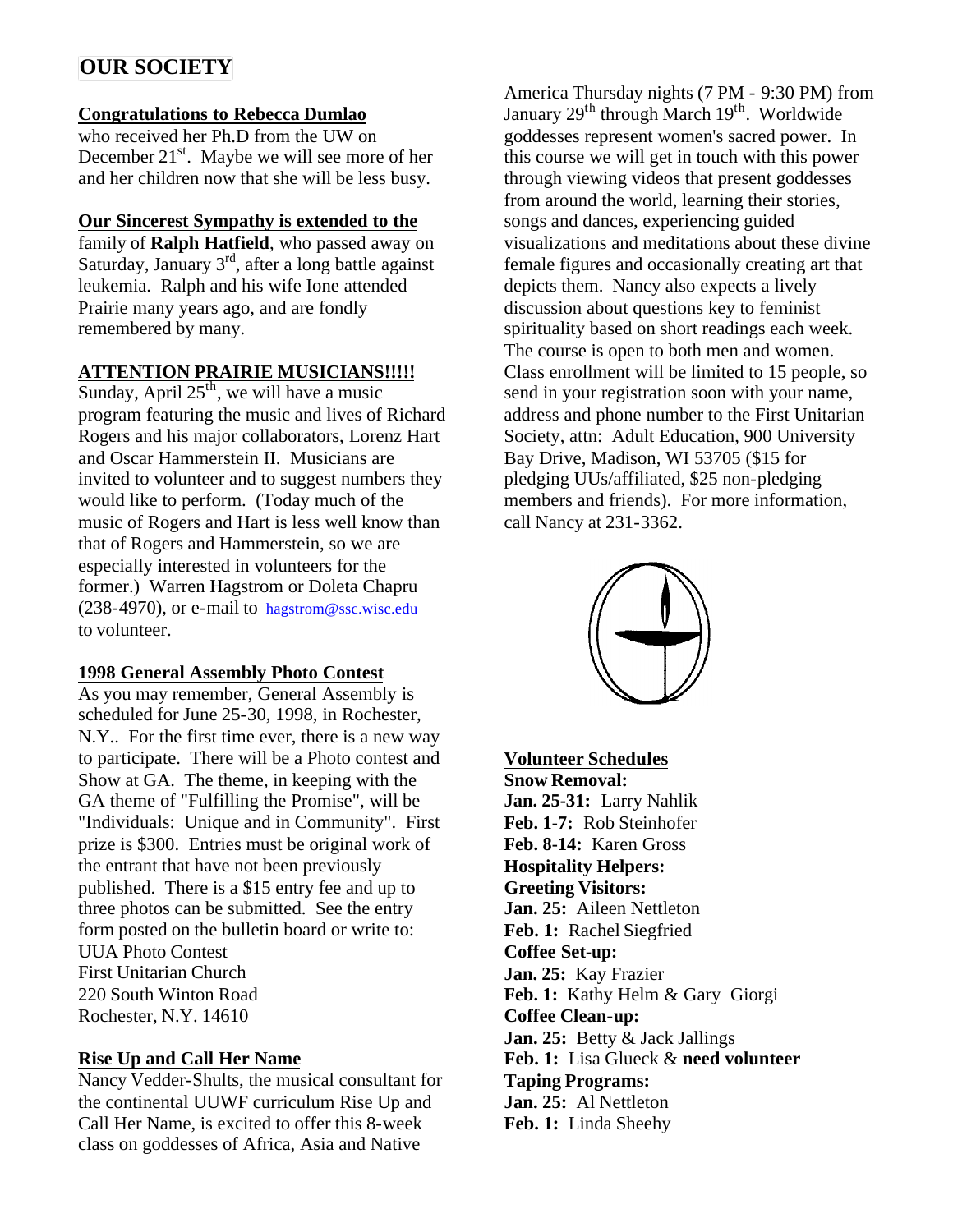# **Poem Submitted by Rachel Siegfried**

In the midst of winter I found within myself an invincible summer. I discovered within me a wellspring of friendship, beauty and hope to sustain me through the coldness of my winters.

-Albert Camus-

## **RE Corner**

The RE program will continue to collect donations of money and toiletries until the service on Sunday, March 22. Items especially in demand include diapers, toilet paper, and feminine hygiene products. Soap, shampoo, toothbrushes and toothpaste are also appreciated.

**Secret Friends** is just around the corner. Keep your eyes on the Prairie Fire and the RE bulletin board for more information.

**Thanks** to Kerry Beheler-Amass for her donation of a doll and doll accessories for the Preschool.

## **Robin's new 1998 office hours are Wednesdays from 9:00 AM until noon.**

## **Denominational Affairs**

## **The Wisconsin Council on Nicaragua**

**(WCCN)** is planning a tour of Nicaragua, to study economic conditions and the workings of the Nicaraguan Community Development Loan Fund (a joint project of WCCN and the Nicaraguan Council of Protestant Churches), and other examples of grassroots economic developments. Participants will learn from a grassroots perspective about the economic challenges and opportunities facing Nicaragua today. Cost is \$800 (plus R.T. transportation) and includes all meals, translation, in-country transportation and lodging from February 14-20, 1998. For information, contact: WCCN, P.O. Box 1534, Madison, WI 53703 or phone (608)257-7230; ask for a newsletter on the NCDLF.

## **The Wisconsin Council of Churches** is

sponsoring "Caretakers of Our Common House: Women's Development in Communities of Faith" at the St. Benedict Center on April 17-18. The Ecumenical Decade of 1988-98, initiated by the World Council of Churches, was a response to the unfinished agenda of the UN's Decade for Women. Three events on this topic have already taken place. This is the last in the series and will bring the decade to a close. If interested, you can find flyers and program posted on the Society's bulletin board.

# **Prairie contributed \$216.81 to the UUSC for the "Guest At Your Table" program. Thanks so much!**

# **UPCOMING PROGRAMS**

# **Sunday, January 25**

**"About 'Living with Heart'"** led by Anne Pyror.

"Living with Heart" was the theme at last summer's UU Summer Assembly. It was an exploration of spiritual practices followed by UUs today. We explored this topic at Upham Woods and came up with some ideas for supporting each other's spiritual paths here at Prairie. This program will extend the discussion and make a proposal for strengthening Prairie's spiritual support network.

## **Sunday, February 1**

**"The Spirituality of Hunting"** presented by Dennis Presser.

## **Sunday, February 8**

**"Suffer the Little Children"**, a program on the UUA Resolution against the Land Mines, led by Pat Watkins.

**Sunday, February 15 "Valentine's Day Intergenerational Program''**, followed by a Potluck meal.

**Sunday, February 22 "Woman the Hunter"** presented by Keri Beheler-Amass.